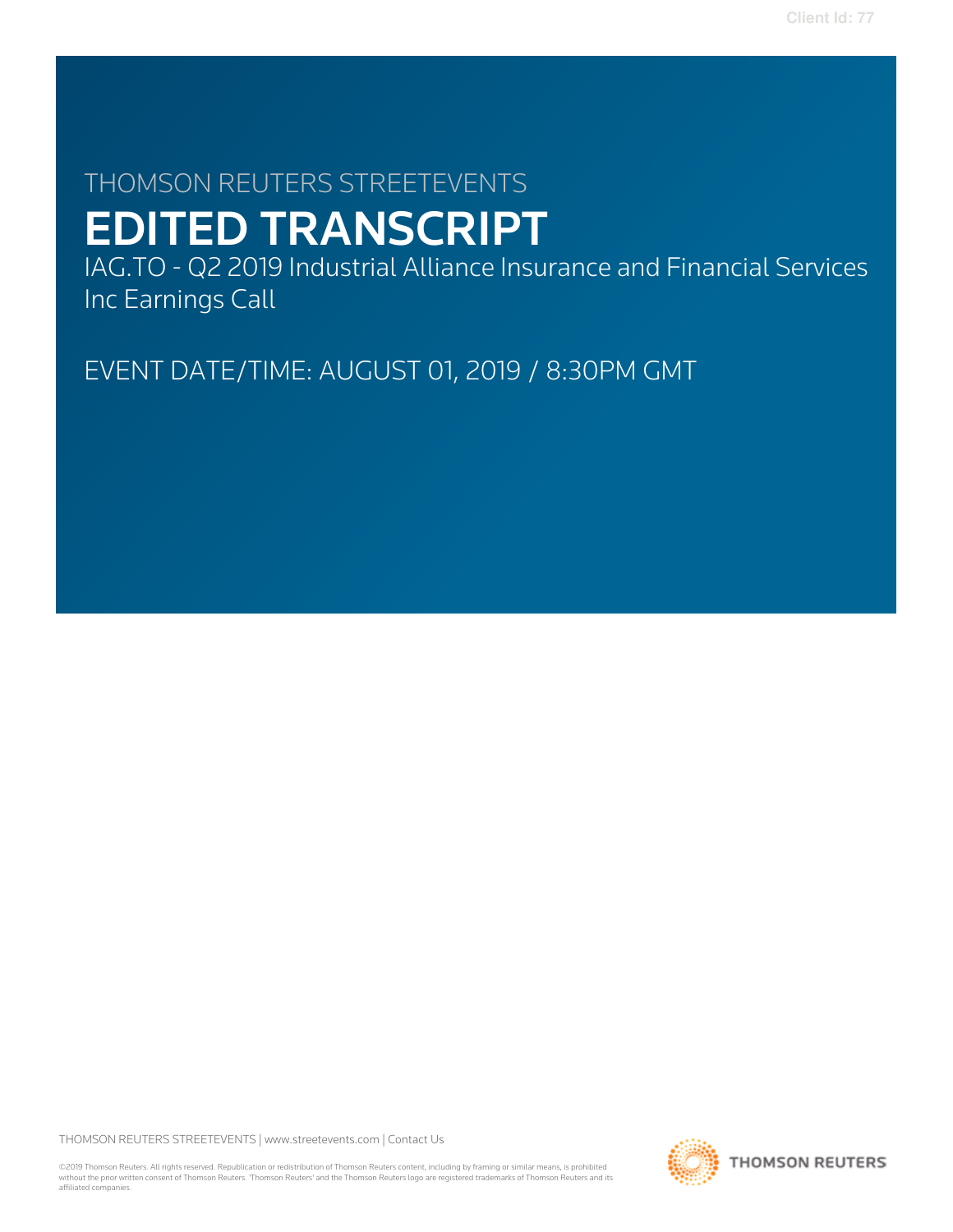# **CORPORATE PARTICIPANTS**

**[Denis Ricard](#page-1-0)** iA Financial Corporation Inc. - CEO, President & Director **[Jacques Potvin](#page-3-0)** iA Financial Corporation Inc. - Executive VP, CFO & Chief Actuary **[Marie-Annick Bonneau](#page-1-1)** iA Financial Corporation Inc. - Head of IR **[Renée Laflamme](#page-8-0)** iA Financial Corporation Inc. - Executive VP of Individual Insurance, Savings & Retirement **[Sean O'Brien](#page-6-0)** iA Financial Corporation Inc. - SVP of Dealer Services

# **CONFERENCE CALL PARTICIPANTS**

**[Darko Mihelic](#page-11-0)** RBC Capital Markets, Research Division - Financials Analyst **[Doug Young](#page-5-0)** Desjardins Securities Inc., Research Division - Diversified Financials and Insurance Analyst **[Mario Mendonca](#page-9-0)** TD Securities Equity Research - MD & Research Analyst **[Meny Grauman](#page-4-0)** Cormark Securities Inc., Research Division - MD & Head of Institutional Equity Research **[Sumit Malhotra](#page-10-0)** Scotiabank Global Banking and Markets, Research Division - MD of Canadian Financial Services **[Tom MacKinnon](#page-6-1)** BMO Capital Markets Equity Research - MD & Analyst

# **PRESENTATION**

#### **Operator**

Greetings, and welcome to the Second Quarter Earnings Results Conference Call. (Operator Instructions) As a reminder, this conference is being recorded, Thursday, August 1, 2019.

<span id="page-1-1"></span>I would now like to turn the conference over to Marie-Annick Bonneau, Director of Investor Relations. Please go ahead.

# **Marie-Annick Bonneau** - iA Financial Corporation Inc. - Head of IR

Good afternoon, and welcome to IAG's second quarter earnings conference call. All of our Q2 documents, including press release, slides for this conference call, MD&A and supplementary information package are posted in the Investor Relations section of our website at ia.ca. This conference call is open to the financial community, the media and the public. I remind you that the question period is reserved for financial analysts. A recording of this call will be available for 1-week starting this evening. The archived webcast will be available for 90 days, and a transcript will be available on our website in the next week. I draw your attention to the forward-looking statements at the end of the slide package. A detailed discussion of the company's risks is provided in our 2018 MD&A available on SEDAR and on our website.

<span id="page-1-0"></span>I will now turn the call over to our President and CEO, Mr. Denis Ricard.

# **Denis Ricard** - iA Financial Corporation Inc. - CEO, President & Director

Good afternoon, everyone, and thank you for being with us today. I will first go around the table and introduce everyone. Jacques Potvin, our Chief Actuary and CFO; Renee Laflamme, in charge of Individual Insurance and Annuities; Carl Mustos, responsible of our Mutual Fund Business and Wealth Management Distribution Affiliates; Mike Stickney, in charge of our U.S. Operations; Sean O'Brien, in charge of our Dealer Services in our iA Auto and Home; and Martin Bélanger, responsible of our Group Businesses.

Now with the results. Q2 was a very good quarter for iA. As we report today above targets' results. I will start with profitability. Please refer to Slide 3. With reported EPS of CAD 1.69 and core EPS of CAD 1.61, both well above guidance, we are very satisfied with the results for the second quarter.

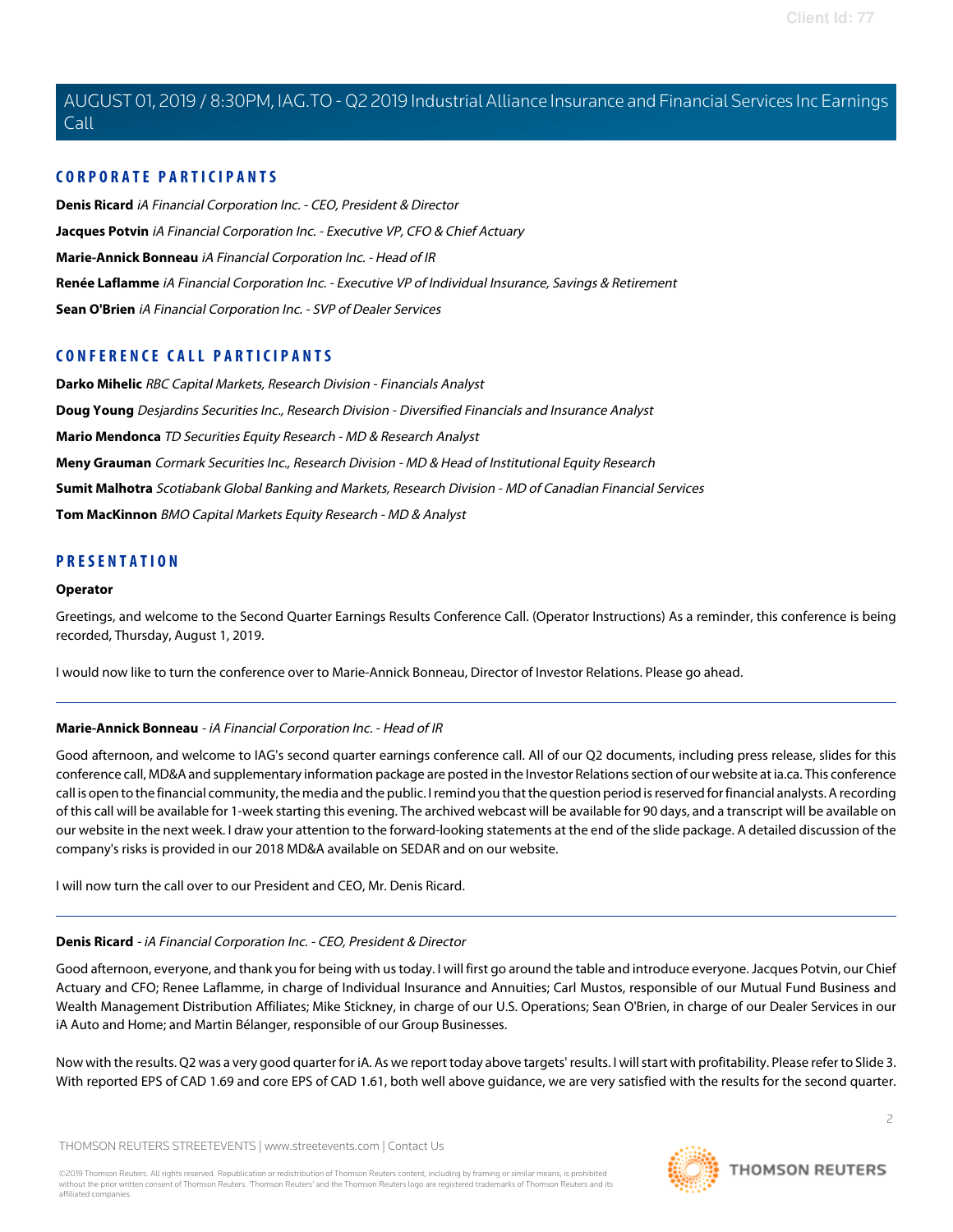Year-over-year, this represent a 17% EPS increase. Net income to shareholders at CAD 181.4 million, increased by 14% year-over-year. Return on equity at 12.6% is also above our target range.

As you know, growth in expected profit is a clear indicator of our financial [sales] and of the underlying profitability. Our expected growth on in-force grew significantly with a nearly 12% CAGR over the last 5 years, that is from 2013 to 2018. In Q2 of this year, our expected profit on in-force increased by more than 10% year-over-year, which is significant, especially when on top of that we had experience gains in all our 5 business lines. So overall, due to multiple experience gains profitability was above guidance during the second quarter. It was not due to some exceptional gain, it was the result of several items that pointed all in the same direction as Jacques will explain in further detail in a few minutes.

As shown on Slide 4, the strong performance of our business was recently acknowledged by Standard & Poor's. Indeed last week. Standard & Poor raised our credit rating by 1 notch. In addition to our continued profitability, this positive review of our iA's credit ratings was based on many factors, including our diverse earnings profile, excellent capital adequacy and consistently strong and stable operating performance.

I will now comment on business growth in our different lines of business. Please refer to Slide 5. I will begin with individual insurance, which has returned to growth in Q2. Indeed, sales of CAD 48 million in were higher than in last year. The number of policies sold during the quarter also increased year-over-year showing again that there is ongoing activity in our distribution channels. These results show progress and we'd like to see continuous and increased growth of our individual insurance sales over the coming quarters. In terms of strategy, our focus continues to be profitable growth. So yes, we want to see good sales, but more importantly we want sales that generate interesting returns for iA shareholders.

On the individual wealth side, seg fund sales continue to be excellent. Gross fund sales increased by almost CAD 100 million, or 22% year-over-year. This is huge. Net sales also strong. And we continue to rank ##1 for seg fund net sales in Canada. These are excellent results in the current environment, which is rather difficult for fund sales. The mutual fund business continued to be difficult, in an industry that is facing challenges. Sales performance of our affiliated distributors continue to do better than that of independent distributors, which reinforces our will to improve sales by leveraging our distribution network. This will continue to be an important aspect of our strategy to increase sales of mutual funds. A strategy that will produce more visible results over time.

Now moving to Group Businesses. At CAD 4.1 million employee plan sales were soft during Q2. As you know, employee plan sales vary significantly from 1 quarter to the other, depending on the size of the Group's sold. To me, what really matters is that profitability continued to be solid in that division. Dealers services sales were good and increased by 4% year-over-year, mainly due to an increase in P&C Insurance and car loan originations. Special Markets Solutions sales continue to grow steadily by 8% over the same quarter last year. As for Group Savings and Retirement, sales were 3% lower than last year. You may remember that sales were quite strong during the first quarter of that division. Therefore, they are still 14% higher than last year for the first 6 months of the year.

Let's now talk about our U.S. Operations. We are very satisfied with the growth of both U.S. divisions. Individual Insurance sales grew by 15%, and Dealer Services sales by 11%. As you can see, there is really a strong momentum with our U.S. business. These continuous good results confirm the potential for growth that we see in these markets and we will continue to look for acquisition opportunities.

I will conclude on business growth with a few words about iA Auto and Home. Sales in our iA Auto and Home subsidiary increased by 7% year—over-year. As for profitability, despite the flood in the province of Quebec at the beginning of the second quarter, experience was overall positive and iA Auto and Home was more profitable than expected.

Before handing over to Jacques, we will further discuss our second quarter earnings results. I would like to conclude by saying a few words on the progress made by iA, since I took the CEO office last September, and since our last Investor Day about 1 year ago. And I would refer you to Slide 6.

I first want to talk about earnings growth. iA is recognized as a company with the steadily growing EPS guidance. As you know, we are committed to 10% EPS guidance increases and we have identified many levers to reach or even exceed this objective. We have delivered on our targets in the past and we plan to continue. So far, 2019 is pointing in the right direction with expected profit on in-force growing by more than 10%, combined with experienced gains exceeding CAD 30 million and coming from all 5 business lines. All in all, I am extremely pleased with our earnings growth.

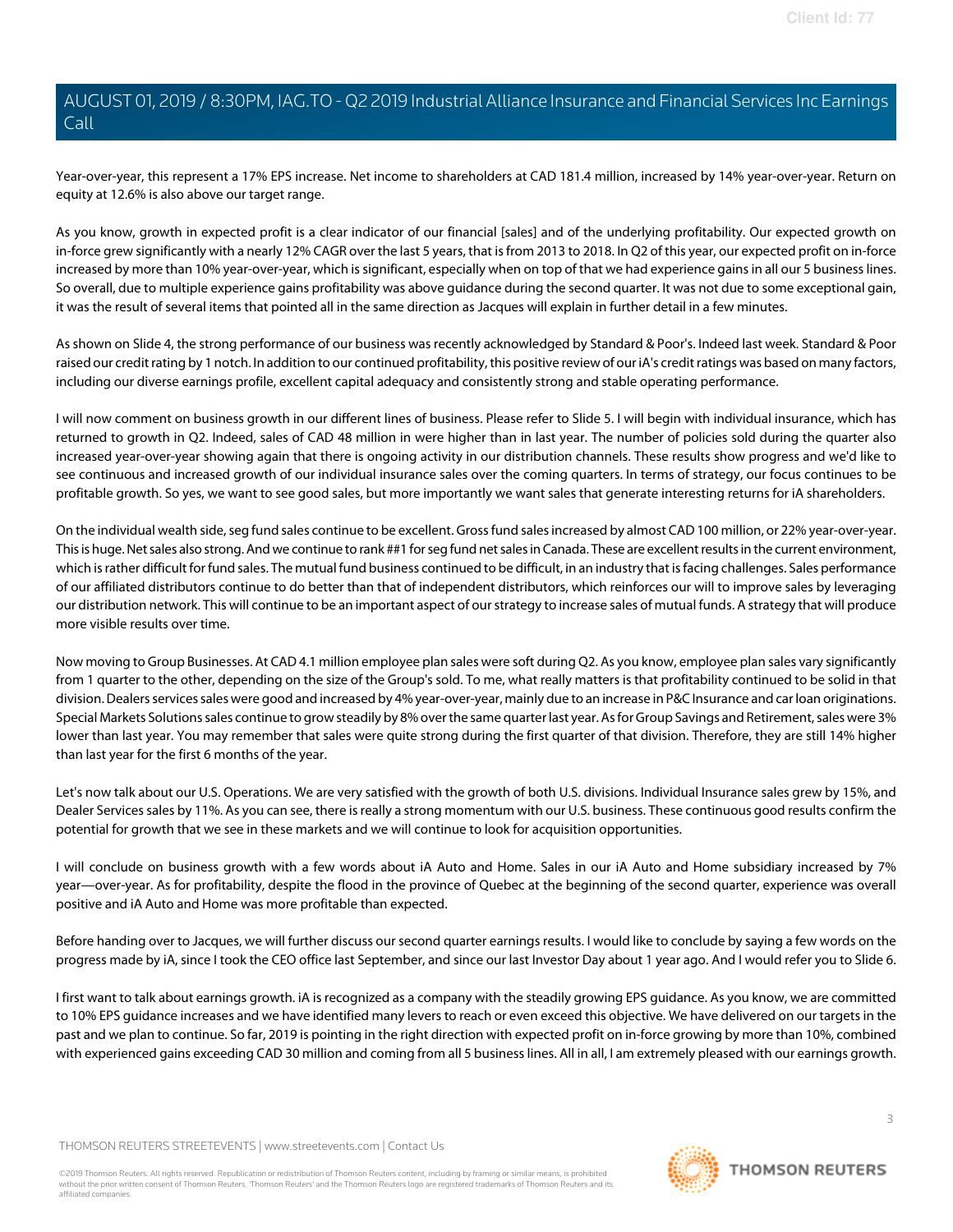I also want to say how comfortable I am with our capital position. Indeed, our capital position is very, very strong at the moment. In fact it is better than ever. What makes our position even more interesting is that we now generate capital organically more than ever. Also, our people have worked very hard to reduce our sensitivity to macroeconomic variations and our solvency ratio now has a low sensitivity to such factors. Moreover, our balance sheet is very flexible, with a low debt ratio. So what do we plan to do with this capital? The priority is clear. We want to use this excess capital for acquisitions. This is dry powder. And as mentioned earlier, although we are looking for different opportunities, we have great interest in the U.S. market.

And why the U.S.? Well, I already mentioned that the growth potential is particularly appealing in the U. S. Let's take a step back and remind ourselves that we enter the U.S. market, a little more than a decade ago, and it is quite impressive to see how we've been able to grow our Individual Insurance Division internally and through acquisitions during that period of time. About 15 months ago, following an acquisition, we entered the market of car dealer insurance services in the U. S., and today, we are very pleased with the performance of both divisions. They have a strong growth momentum for both top and bottom lines, which is why the U. S. market is our main area of focus for the next acquisitions.

<span id="page-3-0"></span>On that note, I'll now pass it over to Jacques to comment on our Q2 profit.

#### **Jacques Potvin** - iA Financial Corporation Inc. - Executive VP, CFO & Chief Actuary

Thank you, Denis, and good afternoon, everyone. As outlined by Denis, we are quite pleased with the earnings results for the second quarter. Indeed, profitability exceeded our expectations and the guidance that we provided at the beginning of the year.

As you can see on Slide 7, reported EPS of CAD 1.69 and core EPS of CAD 1.61 of both above guidance and represent a 17% year-over-year growth. Reported and core ROE at 12.6% and 12.1% are also strong and around the top of our guidance.

Slide 8, presents the main items that supported profitability during Q2. In fact, many items were positive and contributed to our good earnings results. Policyholder experience, income on capital, strain and the hedging program all generated gains this quarter.

During the second quarter expected profit grew by more than 10% year-over-year. In addition, policyholder experience remain globally positive as shown on Slide 9. Lapse, mortality, morbidity, longevity and several other items generated experience gains in this quarter. Most of the experience gains for Q2 came from Individual Insurance, which globally had a positive experience gain of CAD 0.06 on the EPS. As for the slight negative experience in Individual Wealth Management, this was offset by a gain from the [hedging program, which explains that overall all business lines generated experience gains during Q2.

Now moving to income on capital on slide 13, it was higher than expected. Again, this positive result is due to many factors. In addition to iA Auto and Home's good results, the most important ones were: gains on available for sale securities] (added by company after the call) and lower financing expenses resulting from the debenture redemption in May. Strain on new business, which is presented on Slide 19 was very low and better than expected. This low strain is mainly due to a favorable sale mix. Taxation was more difficult with a loss of CAD 0.01 for the quarter.

Please go to Slide 15. At 22.4%, the effective tax rate is above our guidance and slightly higher than expected. It can be explained by 3 items; first, our status as a multi-national insurer resulted is an increase in taxes. This is the same item that had a negative effect on taxes in Q1. Does it mean that it will be recurrent? We do not know for sure as there are some volatility. What I can tell you is that we are not happy with the situation and that we are working to optimize our tax position.

Taxes were also impacted by the implementation of an investment strategy to reduce the sensitivity to macroeconomic fluctuations. I will comment on the strategy in a few minutes. Regarding its impact on taxes, you should note that it caused a slight tax increase, that will be recurrent. For Q2, the increased resulting from this investment strategy was CAD 0.01. Over the 1-year period the impact should be about CAD 0.05.

For us in terms of taxation, the good news for the quarter was the drop in the corporate tax rate in Alberta. This reduction offset most of the 2 previous items, which explains why globally the negative impact of taxes on EPS in Q2 was CAD 0.01. At this point of the year with the information we now

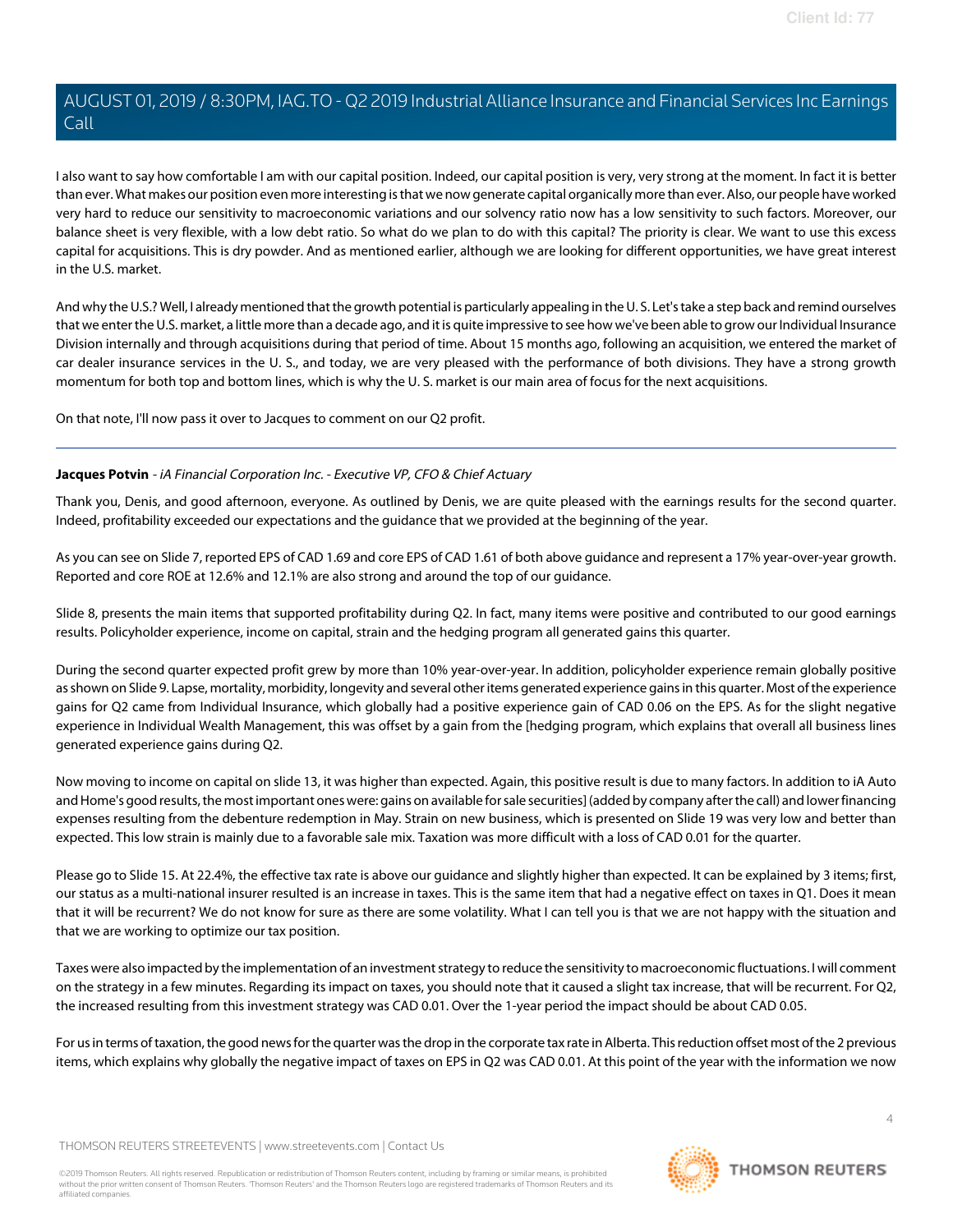have about our tax situation, we expect that taxes of 2019 will be slightly above the target range that we provided for taxes in February. More specifically, we expect our effective tax rate for the year to be around 23%.

Moving on to Capital. Please refer to Slides 11 and 12. As of June 30, our solvency ratio was 127%. This is higher than at the end of Q1, and well above our target range. The debenture redemption on May 16 along with our ongoing NCIB program had the downward impact of 4% on the solvency ratio. On the positive side, investment strategies to manage macroeconomic risks and organic capital generation had a total upside effect of 7%. More specifically, since the beginning of the year investment strategies allow us to generate about CAD 360 millions in capital release. In addition, we were able to organically generate about CAD 145 million in accordance with our plan. At 18.1%, our leverage ratio is low. Taking into account both our solvency ratio and leverage ratio, our potential capital deployment is very interesting, which is a good reason to be satisfied with our current capital position.

I will conclude my remarks by saying a few words on an important investment strategy that was mostly implemented during the second quarter. The goal of the strategy is to limit our exposure to a market downturn. We are very happy with the strategy because, yes, it really reduces our risks and just come with the significant reduction in our required capital. This strategy creates value for our shareholders as the resulting ROE is quite interesting. This concludes my comments.

Operator, we will now take questions.

# **QUESTIONS AND ANSWERS**

#### **Operator**

<span id="page-4-0"></span>(Operator Instructions) One moment please for the first question, which comes from the line of Meny Grauman with Cormark Securities.

#### **Meny Grauman** - Cormark Securities Inc., Research Division - MD & Head of Institutional Equity Research

Just wondering if you're still on track to take the IRR sensitivity down to zero by 2020, or is the current rate environment changing the timing of this could it even maybe accelerate the timing of this?

#### **Jacques Potvin** - iA Financial Corporation Inc. - Executive VP, CFO & Chief Actuary

Jacques, speaking. We are still on track. So far, however, we always mention that we will continue to be disciplined. So we really want to do those transaction where the condition are the right one. So we will continue to monitor that, but so far so good.

#### **Meny Grauman** - Cormark Securities Inc., Research Division - MD & Head of Institutional Equity Research

Does the current rate environment make it tougher more challenging to get that sensitivity down?

#### **Jacques Potvin** - iA Financial Corporation Inc. - Executive VP, CFO & Chief Actuary

It may -- it really depend on the slope of the curve. It depends at which duration of the asset we're looking at. So days in, days out our investment guys are always looking at the curve position and they will transact if the conditions are okay. So even if the curve was not that great during the first half of the year, there were days in which we did very, very positive transactions.

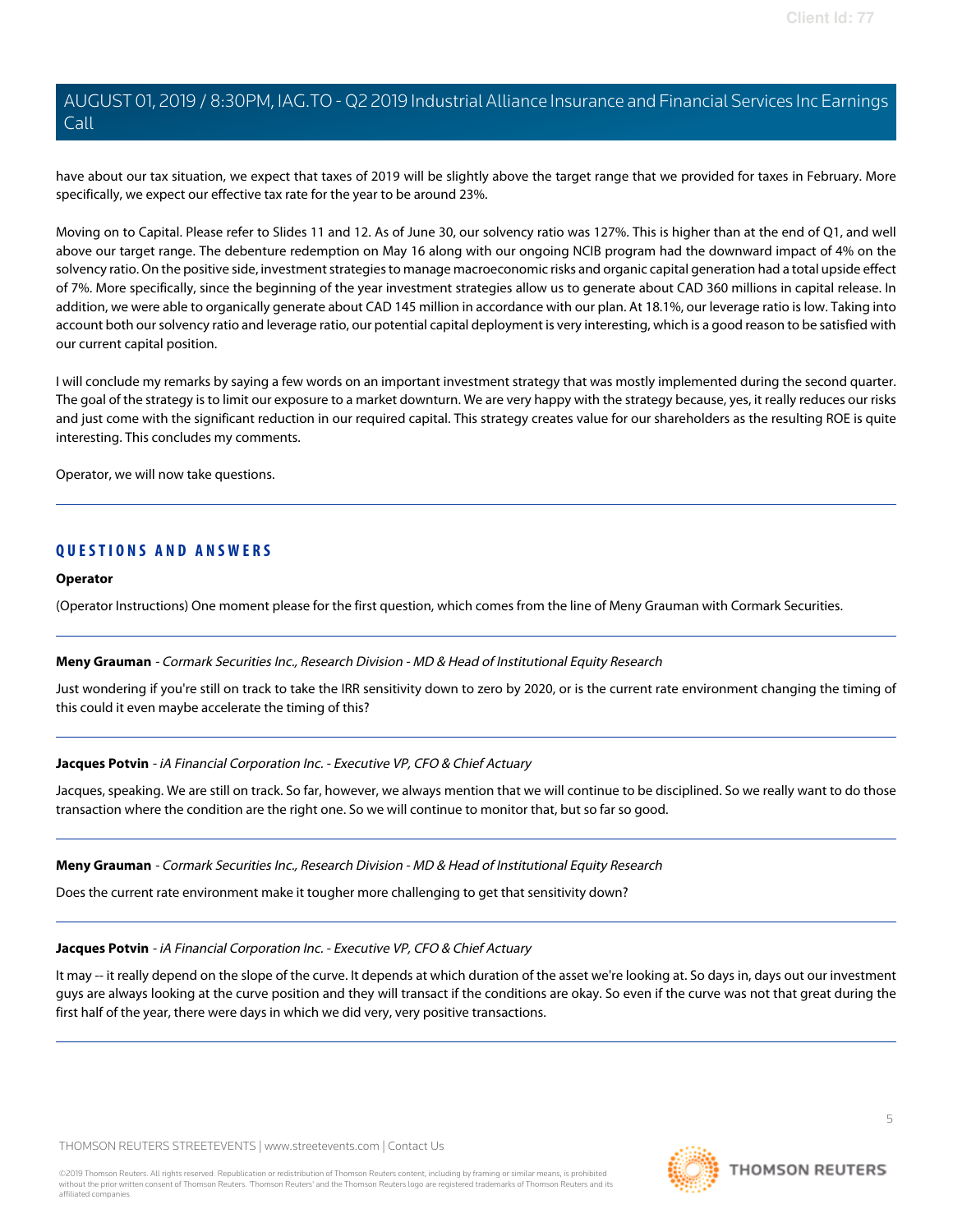#### **Meny Grauman** - Cormark Securities Inc., Research Division - MD & Head of Institutional Equity Research

Can you discuss how well positioned you are to deal with low rates? I assume that the overall indirect impact is negative. And I'm just wondering what offsets you would highlight when it comes to offsetting the impact of lower rates?

## **Jacques Potvin** - iA Financial Corporation Inc. - Executive VP, CFO & Chief Actuary

I suppose Meny, that you're referring to the reserve position and earning position. So if you consider -- if we consider the URR, we are already -- we have already factored in the 15 bps reduction that the CIA recommend for this year. So we all set on this one. As for IRR, we've done enough management actions, since the beginning of the year. So that I can face the rate that has decreased. So I'm not concerned at all. We will be okay with that.

#### **Meny Grauman** - Cormark Securities Inc., Research Division - MD & Head of Institutional Equity Research

I'm talking more indirect, in terms of impact on Strain, expected profit and just overall, the business mix that you have, that's maybe less rate sensitive, if you can comment on that?

## **Denis Ricard** - iA Financial Corporation Inc. - CEO, President & Director

Hi, it's Denis here. I think what I'd like to say about that is that we are managing the company assuming that the very low interest rate environment is going to stay. So whether it's in our pricing, we are embedded in our pricing, the current situation, and when you look at the profit of in-force, it's -- I mean, we shown we've shown over the years that we were able to deliver. And when you look at the last 5 years, for example, we're talking about 12% increase in EPS and then look at the decrease of interest rates over that time. So when you look at the past 5 years, we've been able to grow the EPIF significantly even though the interest rates went down. So in the future we are well positioned.

#### <span id="page-5-0"></span>**Operator**

The next question comes from the line of Doug Young with Desjardins Capital Markets. Please go ahead.

#### **Doug Young** - Desjardins Securities Inc., Research Division - Diversified Financials and Insurance Analyst

Maybe Jacques, you peaked my interest with this investment strategy. And I'm just hoping you can elaborate on a little bit, what's been done to lower the macro risk, because it looks like it lowers macro risk, it looks like it is advantageous to your solvency ratio. And I'm just wondering, if you can explain a little bit more detail about it? And then what's the cost of doing this?

#### **Jacques Potvin** - iA Financial Corporation Inc. - Executive VP, CFO & Chief Actuary

Jacques, speaking. What we've done, we've limited our exposure to market downturns. There are many positive impacts. There is a real reduction in our risk exposure to market. There is a huge reduction in the required capital actually more than CAD 400 million of excess capital has been freed over the last 4 months with that strategy. There is also a reduction in our URR sensitivity. It's a very positive transaction on our ROE. There is 1 negative impact, which is on EPS and it comes from 2 sources. The first 1 and it relate to the cost that you are mentioning Doug, there will be a slightly lower expected return on investment income. We're speaking here about CAD 0.03 per annum. And also the second impact is, there will be a lower tax advantage on the Canadian dividend stocks, which represent an net impact of CAD 0.05 per year. So we freed more than CAD 400 million of capital and we give up an expected of CAD 0.08 per annum of EPS.

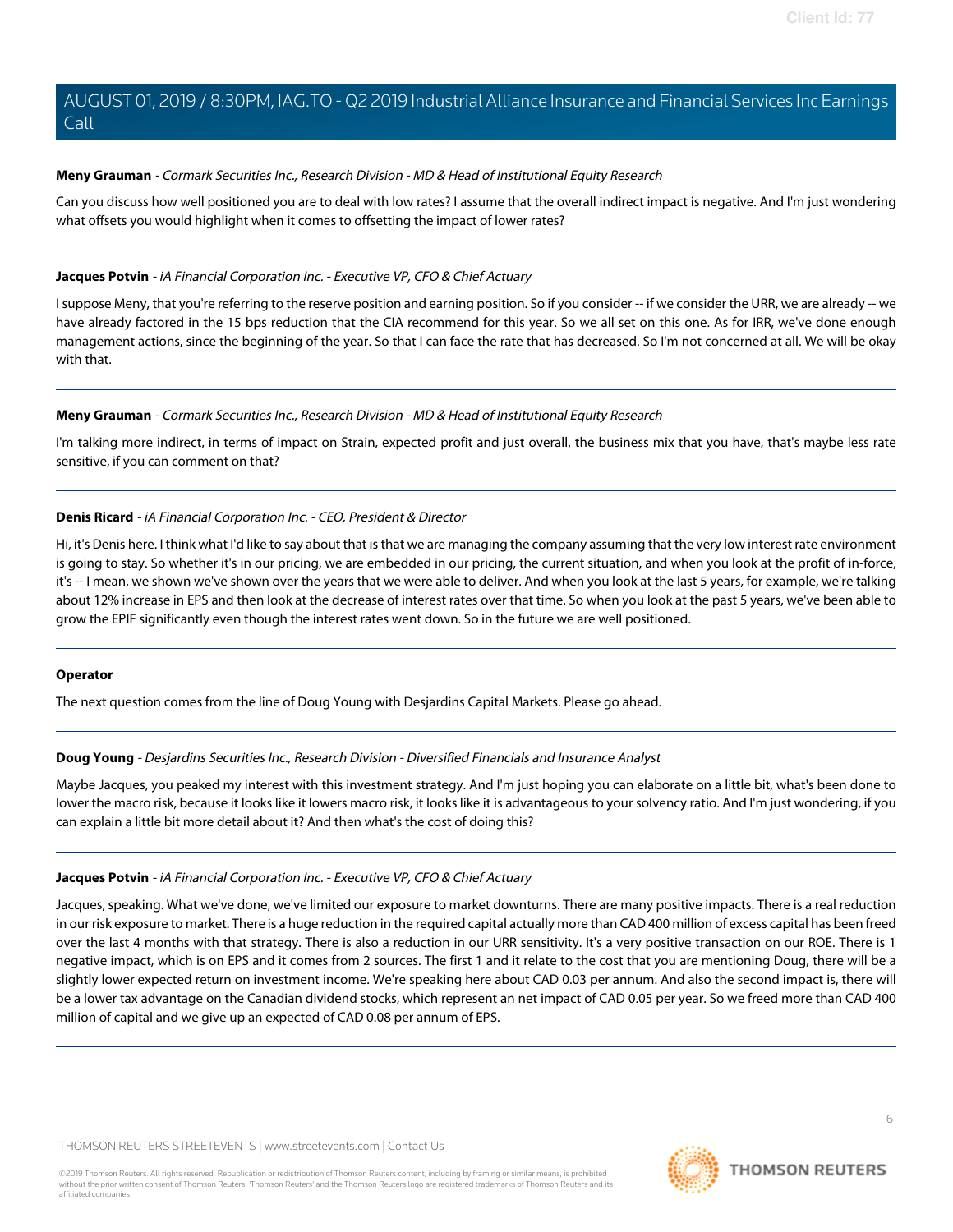## **Doug Young** - Desjardins Securities Inc., Research Division - Diversified Financials and Insurance Analyst

What is this strategy, like, what -- can you talk about what actually you are doing?

#### <span id="page-6-1"></span>**Tom MacKinnon** - BMO Capital Markets Equity Research - MD & Analyst

Actually, what we've done, we've replaced our stock portfolio with long-term bond and derivatives to limit our exposure to market downturn.

#### **Doug Young** - Desjardins Securities Inc., Research Division - Diversified Financials and Insurance Analyst

And then secondly, just I was a bit surprised with your iA Home and Auto. I mean, it was, I know this is a business that resides in Quebec, the weather has been tough. And I think you guided last quarter that the hit would be about CAD 0.02. So I was bit surprised that actually relative to your expectations, it was a positive. So I'm sure the weather had a negative impact was there another offset that came through, just hoping to get a little color?

## <span id="page-6-0"></span>**Sean O'Brien** - iA Financial Corporation Inc. - SVP of Dealer Services

This is Sean. Yeah. We were happy with how the quarter ended the losses didn't come in or the claims didn't come in quite as that related to the flow as we expected. And we're also trending lower on expenses for the quarter in that business.

## **Doug Young** - Desjardins Securities Inc., Research Division - Diversified Financials and Insurance Analyst

Is this a timing event, or is this just the issues have been done, the claims that you think are going to come in or in? And so this isn't something that could trickle into Q3?

# **Sean O'Brien** - iA Financial Corporation Inc. - SVP of Dealer Services

No, this is -- we're pretty solid on it now. And the business is looking to be on target for our plan for the year overall.

#### **Denis Ricard** - iA Financial Corporation Inc. - CEO, President & Director

I'd like to add some color on that. Over the last couple of years, we've made significant changes in our pricing. We were ahead of the industry. And what you see right now, it's paying off. I mean, it's not all the players in the industry have done those moves and even though the, there has been some unfavorable temperatures of weather for the quarter. We've been able to show a profit and we are very confident that we'll be able to perform very well until the end of the year. And just obviously there is a climate whatever event, but we're quite confident with our business.

#### **Doug Young** - Desjardins Securities Inc., Research Division - Diversified Financials and Insurance Analyst

And then I'll just limit myself to 1 more here Jacques. Industrial predominantly does their actuarial review at the end of the year. And just wondering if there is anything, it doesn't like the experience looks fairly favorable this quarter except for the expense side, which is 2 quarters in a row, where I think expenses have been an Individual Insurance at this time an individual well has been negative relative to expectations. Just wondering if there's anything that you're thinking about as you go towards Q4 that you're doing a deeper dive on that, where you could make some changes to assumptions in Q4?

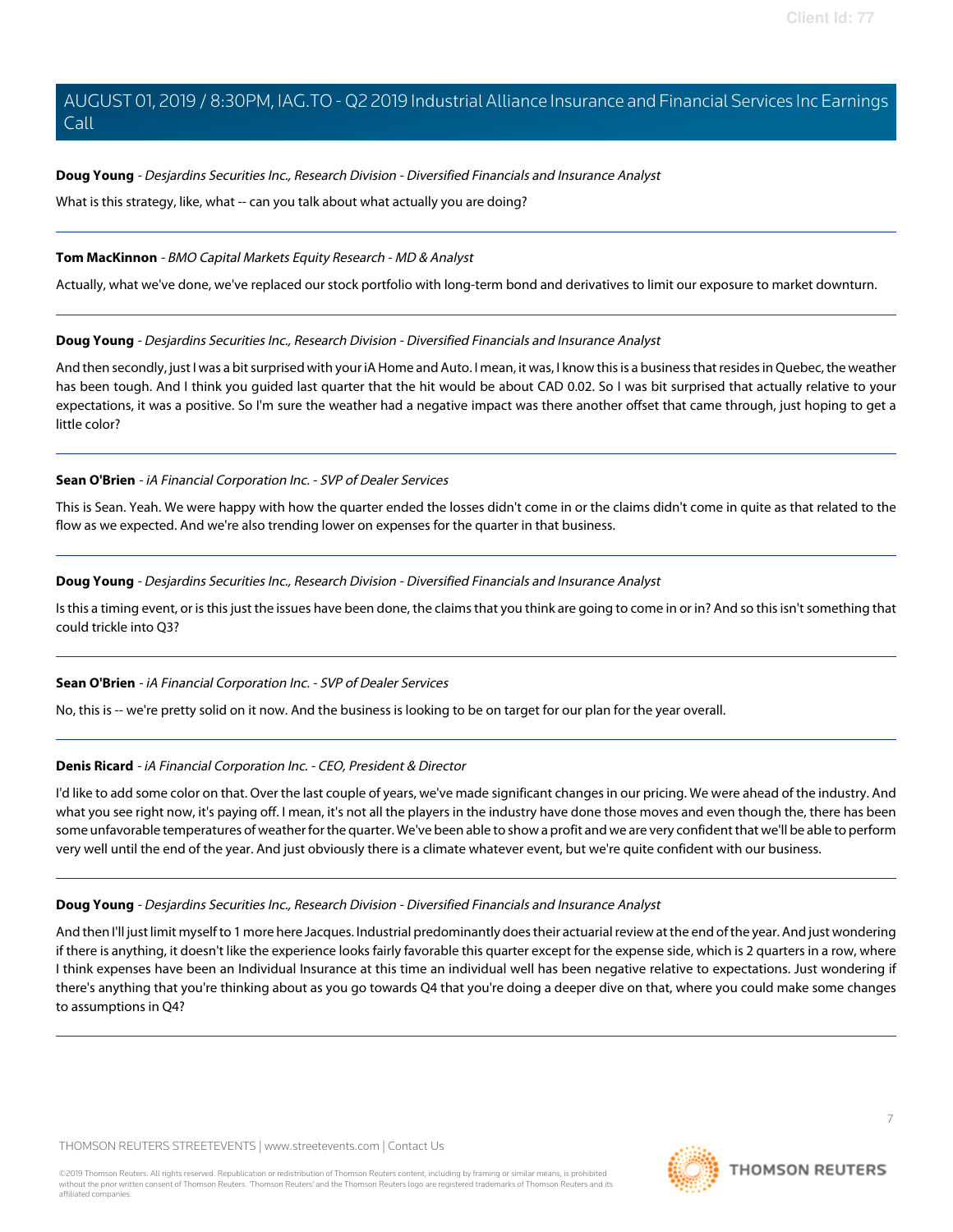#### **Jacques Potvin** - iA Financial Corporation Inc. - Executive VP, CFO & Chief Actuary

Jacques, speaking. It's too early to tell Doug. I don't see that much trend and even on the expenses. If you recall, well, at our Investor Day, and earlier this year we spoke about initiative on the synergy side. So when we have some experiences we have to keep in mind. We always comparing with an expected return that take into account those synergies. So I don't see anything for the moment in regard of that, it's too early. But there is no huge trend. We can see that when we look at our experience gain and loss over the past 12 months.

#### **Operator**

Okay I mean, this question comes from the line of Tom MacKinnon with BMO Capital Markets.

#### **Tom MacKinnon** - BMO Capital Markets Equity Research - MD & Analyst

So let's start with a question just with respect to the tax. The only adjustment you seem to suggest us to make going forward is for the fact that you're trying to reduce the sensitivity and the impact I guess on the dividend taxes as a result of that, and that's a nickel a year. But what about those other tax items -- the status as a multinational and the Alberta corporate tax. Are those just [one]timers or how should we be thinking about those?

#### **Jacques Potvin** - iA Financial Corporation Inc. - Executive VP, CFO & Chief Actuary

Jacques, speaking. In regard of the tax, there is a strategic explained that will have an effect of CAD 0.05 per annum. So 1 -- a little bit more than CAD 0.01 per quarter. And after that, that's our status as a multinational insurer. There we -- when we provided the guidance earlier this year, we are working at -- with our holdco structure to get in a better position to be more efficient with our tax, but it will come in Q4. We are working for that in Q4. So we don't have it for the moment. So for the moment we are not efficient on that side. The other effect-- that happened that we have live with is the fact that interest rate has decrease and it has increased the value of our derivative portfolio. And this create inefficiency for us. So those ones will have to work to optimize that situation. And that's why, I mentioned in my allocation that we expect now to have -- to finish slightly above our guidance at 23%.

#### **Tom MacKinnon** - BMO Capital Markets Equity Research - MD & Analyst

So it sounds like the -- you're going to be temporary elevated outside of this movement of the nickel that you're talking about, CAD 0.05, you're going to be elevated for just maybe the next quarter or so until you kind of figure out some tax planning in order to help mitigate the impact of this multinational stuff. Am I phrasing that correct?

#### **Jacques Potvin** - iA Financial Corporation Inc. - Executive VP, CFO & Chief Actuary

You're correct, Tom.

# **Tom MacKinnon** - BMO Capital Markets Equity Research - MD & Analyst

So then that means next year you wouldn't be a 23% tax. Will it be better to go with something in the 20% to 22%-ish range or something like that, 21% (inaudible)?

# **Jacques Potvin** - iA Financial Corporation Inc. - Executive VP, CFO & Chief Actuary

Actually, we are aiming -- like I said, we are aiming for that with our project in Q4. So we will see when we will provide the guidance next year.

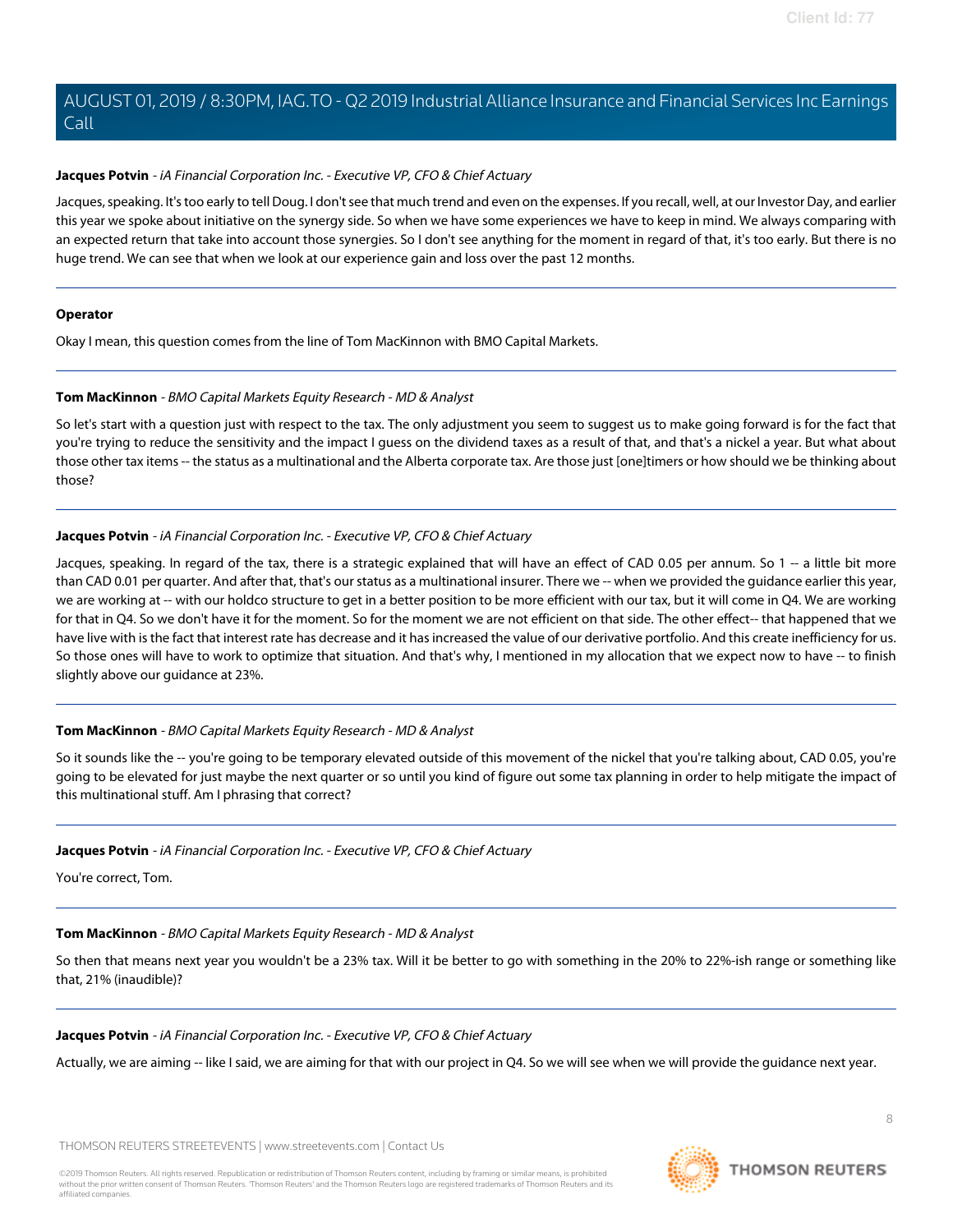#### **Tom MacKinnon** - BMO Capital Markets Equity Research - MD & Analyst

One other question really is, could be with respect to a PAR product. How do you guys come along in terms of -- this is been a reasonably good seller and with rates continuing to go down maybe it might even be -- even a better product. So I'm just trying to figure out where you might be in terms of the plan to launch a PAR product?

#### <span id="page-8-0"></span>**Renée Laflamme** - iA Financial Corporation Inc. - Executive VP of Individual Insurance, Savings & Retirement

This is Renee, speaking. Of course, we are closely monitoring the PAR product in the marketplace and we are very aware about the trends in the markets. We've had the initiatives early in July that were related to our -- the product that we currently have the term and adjustable product regarding approval at point of sale and increasing face amount and some of our simplified issue product. So, so far, we keep on with the same strategy, we've had a very good momentum in Q2 in all our distribution network. There will be other initiatives coming in Q3 and Q4, and we believe that will continue to support this good momentum.

#### **Tom MacKinnon** - BMO Capital Markets Equity Research - MD & Analyst

And then the last one, Denis, your share counts down like almost 3% year-over-year. You've generate quite a bit of excess capital organically. You still have a lot of excess capital on top of that. How should we be thinking about buybacks going forward, you seem to use them fairly steadily over the last 12 months. Is this sort of -- is this just opportunistic tool or do you see it as a -- you mind as while return the nice organic capital that you're generating back to shareholders through buybacks?

## **Denis Ricard** - iA Financial Corporation Inc. - CEO, President & Director

Well, it's very clear that my preference is not to do buy back. We are opportunistic in the sense that we believe that when there is a good -- I would call it price for us to invest in our own stock, we take advantage of that. Our preference is to deploy capital through growth like with acquisition, for example. So that has been our focus and we are working on work -- on that side. I mean, that's certainly our preference at this point.

# **Tom MacKinnon** - BMO Capital Markets Equity Research - MD & Analyst

And you've pretty -- feel pretty comfortable about the 10% growth objective even without the benefit of share buybacks?

#### **Denis Ricard** - iA Financial Corporation Inc. - CEO, President & Director

Well, I mean the 10% EPS growth, it's all in, because on 1 hand our preference is to grow organically obviously and by acquisition that we are confident we can deliver on our 10% EPS growth. But if for any reason, we would be unsuccessful to make an acquisition, then we will have to see it whether or not we should speed up the buyback program and this would have an impact on the 10% EPS growth as well. So, but it's -- like I said my preference is number one.

#### **Operator**

The next question comes the line of Mario Mendonca with TD Securities.

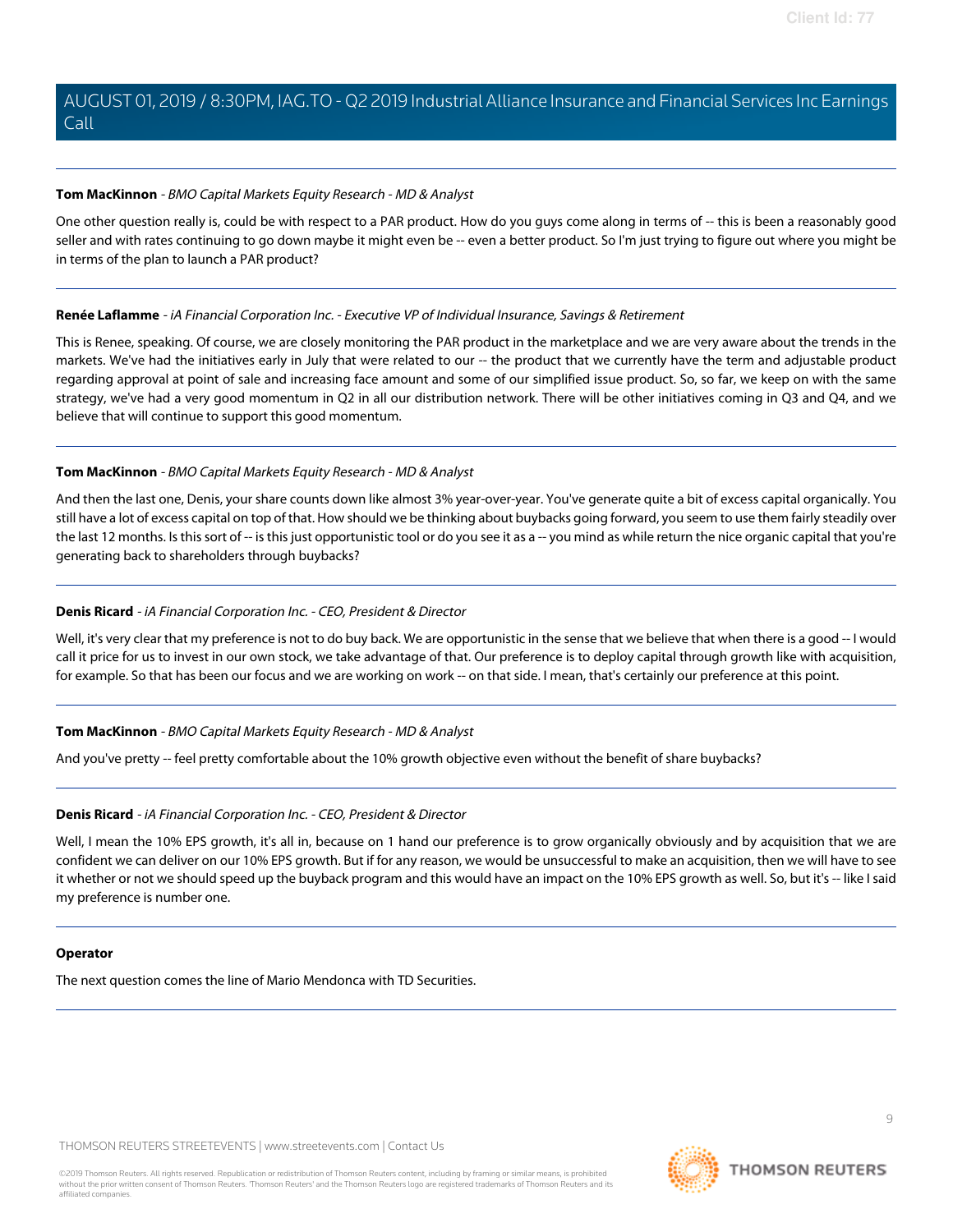#### <span id="page-9-0"></span>**Mario Mendonca** - TD Securities Equity Research - MD & Research Analyst

If you could just go back to the investment strategy. It seems like that's an awfully good trade-off, CAD 8.5 million call it earnings give up for CAD 400 million of capital relief is, first if you could just help me understand how this might work, the reduction in your equities, it looks to be about CAD 300 million, but on Page 19 of your supplement the rolling [9]. It shows that the market risk is down over CAD 400 million. So how does that play out, how could the market risk be down so significantly from that, what seems like a modest change in equities?

#### **Jacques Potvin** - iA Financial Corporation Inc. - Executive VP, CFO & Chief Actuary

Jacques, speaking. Actually there are other element that affect the value of stock portfolio and it's CAD 1 billion of stock that we've done the transaction on which is our portfolio of public equity. Why the transaction is so good. I think, it's the fact that the LICAT formula is really looking at the risks on the 1 year period for long-term businesses. So when we do such a transaction we are managing the company with a long-term view, and we did, what we've considered a good economic transaction. However, we benefit from the fact that the capital formula is very punitive on the equity side by charging too much capital. That's why the transaction is, seems so good.

## **Mario Mendonca** - TD Securities Equity Research - MD & Research Analyst

And then so the market risk goes down fair a bit. I was looking for some obvious offsets there. And I see that credit risk is up a little bit, but nothing really, nothing else like I would have expected something like operational risk or counter-party risk, because if you're adding a bunch of derivatives and presumably other risks are kicking in?

#### **Jacques Potvin** - iA Financial Corporation Inc. - Executive VP, CFO & Chief Actuary

Yeah. You're totally right now. Your other risk are kicking-in, but they have all been considered because when we calculate the formula we consider all positions, all our derivatives, all the counterparties, all of the operational risk everything there. It's really a question of the capital required on stock is way at -- in our opinion way too much compared to the other ones.

# **Mario Mendonca** - TD Securities Equity Research - MD & Research Analyst

So just a final question on this topic then is -- is there room to do a lot more, if it's this good, then I mean, is there room to take equities further take it down further?

# **Denis Ricard** - iA Financial Corporation Inc. - CEO, President & Director

It's Denis here. I'd like to make a broad comment on this, because I think you should expect in the future that we pay, I would say a lot of attention to the optimization of our capital, and consequently to our ROE. So, sure, we are looking at all the areas in our portfolio, in our businesses, where we think we can do a good capital optimizations strategy or initiatives. And you've seen that you know when you look at for example, last year with the IRR decrease -- risk on the IRR side, now we came up with this strategy on stocks versus options. So my point being that we pay more attention and you should expect more of these.

#### **Operator**

The next question comes from the line of Sumit Malhotra from Scotiabank.

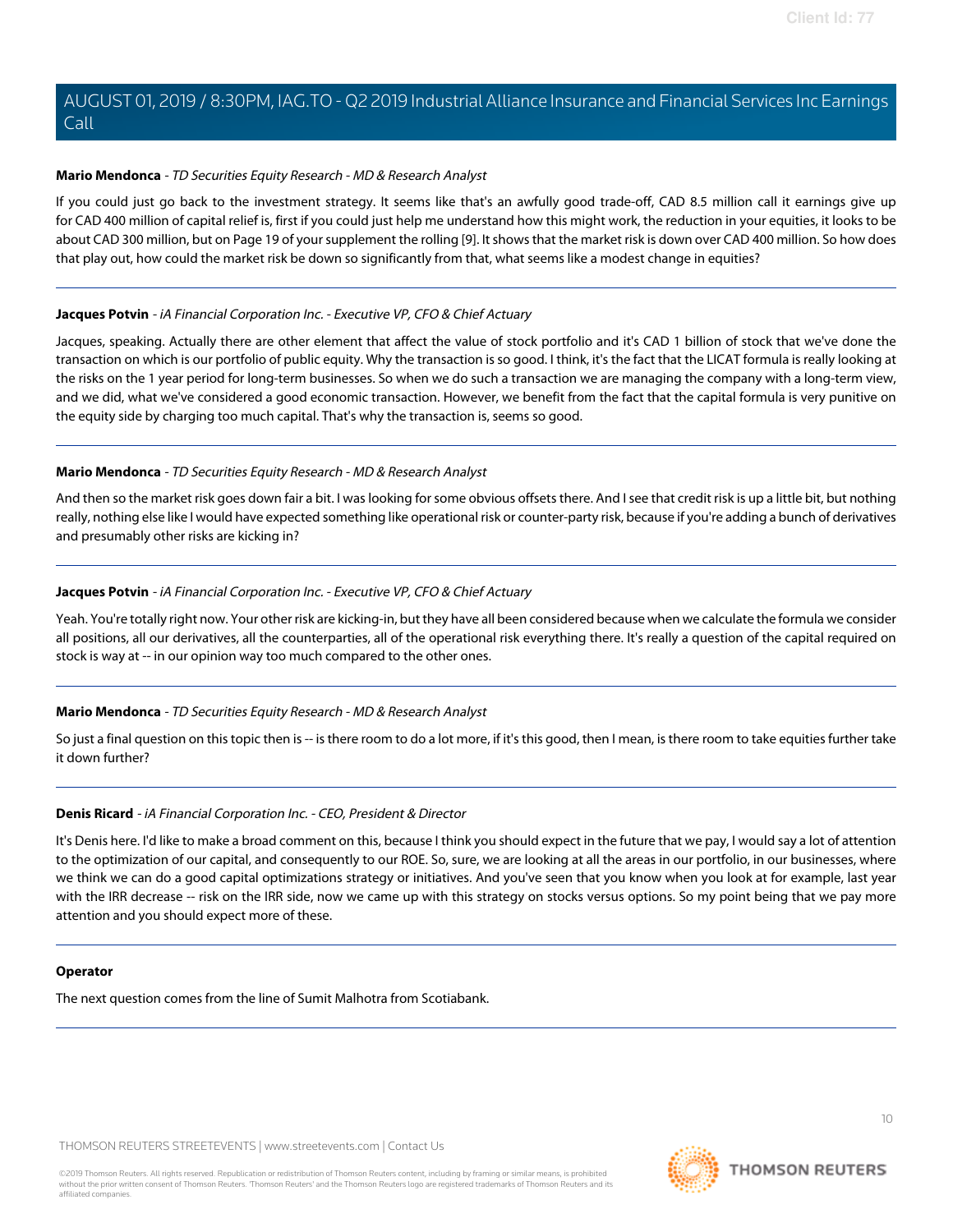## <span id="page-10-0"></span>**Sumit Malhotra** - Scotiabank Global Banking and Markets, Research Division - MD of Canadian Financial Services

Denis, just stay with you for a moment. You've made it pretty clear that there are -- the commitment of the company is to grow and then you've got the balance sheet to put some of that money to work. In the past when you've talked about acquisitions, it's been diversified U. S. has been there, but you've also made a lot of emphasis on distribution and wealth. It certainly sounds like at least to me, that U. S. has moved up in your priority order. Is that the right read and besides the strong results of your business. So there specific opportunities that the company is seeing that is moving you more in that direction?

## **Denis Ricard** - iA Financial Corporation Inc. - CEO, President & Director

Well, I think it's a good reading, in terms of priority. And you've seen that the results in the U. S. have been quite good, and there we expect that the -- we're confident that they will continue to be very good. And you have to realize. Also in the U. S., our strategy in the U. S., obviously has not been to -- let's say, try to grow in markets where we are head-to-head with the industry, there are some very large players. We try to stay in niches where we can -- at some point have a leadership position that puts us in a much favorable position and being a ##10 in the market. So yes, you are right, they are -- I mean we're looking at different kind of businesses in the U. S. and the 2 businesses, we are in right now. We think that there are space for growth by acquisition. Obviously, we grew organically, as you can see. But yes, in terms of priority. Now that doesn't mean that, for example, if we find some good distribution, let's say, organization in Canada that we may not be interested on the contrary. But it's more like the opportunity. It seems to be more present in the U. S. then on our other Canadian business, I would think.

## **Sumit Malhotra** - Scotiabank Global Banking and Markets, Research Division - MD of Canadian Financial Services

And from a numbers perspective and just the way we've talked about in the past. When you communicated to the market at Investor Day the desire to reduce the interest rate exposure. A big part of it was, you want the capital build to be more consistent and likely to use less equity on acquisitions when they came up. Your balance sheet now is as good as I've ever seen it both from capital and leverage. Is it appropriate for us to think that any acquisition activity that the company would be considering at this stage where your balance sheet is would not require any external financing?

# **Denis Ricard** - iA Financial Corporation Inc. - CEO, President & Director

And I would tend to see that, obviously, if we look for acquisition of let's say a size that we've done in the past, that would be I think a fair statement to say that we don't need to issue common shares. And obviously as the size of acquisition would grow it could mean that with a good story. Obviously, if we do an acquisition of a -- let's say, a sizable amount. At some point the story could be good so much that this common shares could be issued. So that could be the case, okay. But we definitely don't need to -- up to a very significant amount. And so we'll be very careful on that. So hopefully that gives you some colors.

# **Sumit Malhotra** - Scotiabank Global Banking and Markets, Research Division - MD of Canadian Financial Services

No you're being very forthcoming and you have that slide you've been giving us the last few quarters in which -- so when I get the term rate, I think it's deployable proceeds or something like that is CAD 1.1 billion, CAD 1.2 billion. Again that would be fair to say that anything in that range, you don't need you're fine with your own resources. It would be bigger than that would require a top up?

# **Denis Ricard** - iA Financial Corporation Inc. - CEO, President & Director

Well, the simple answer is yes. But obviously if we are confronted in such a situation, we will look at all our options. It may be that in such situation, it makes sense financially, you need to have a small portion, which is in common shares. I don't want to promise that it's not going to happen.

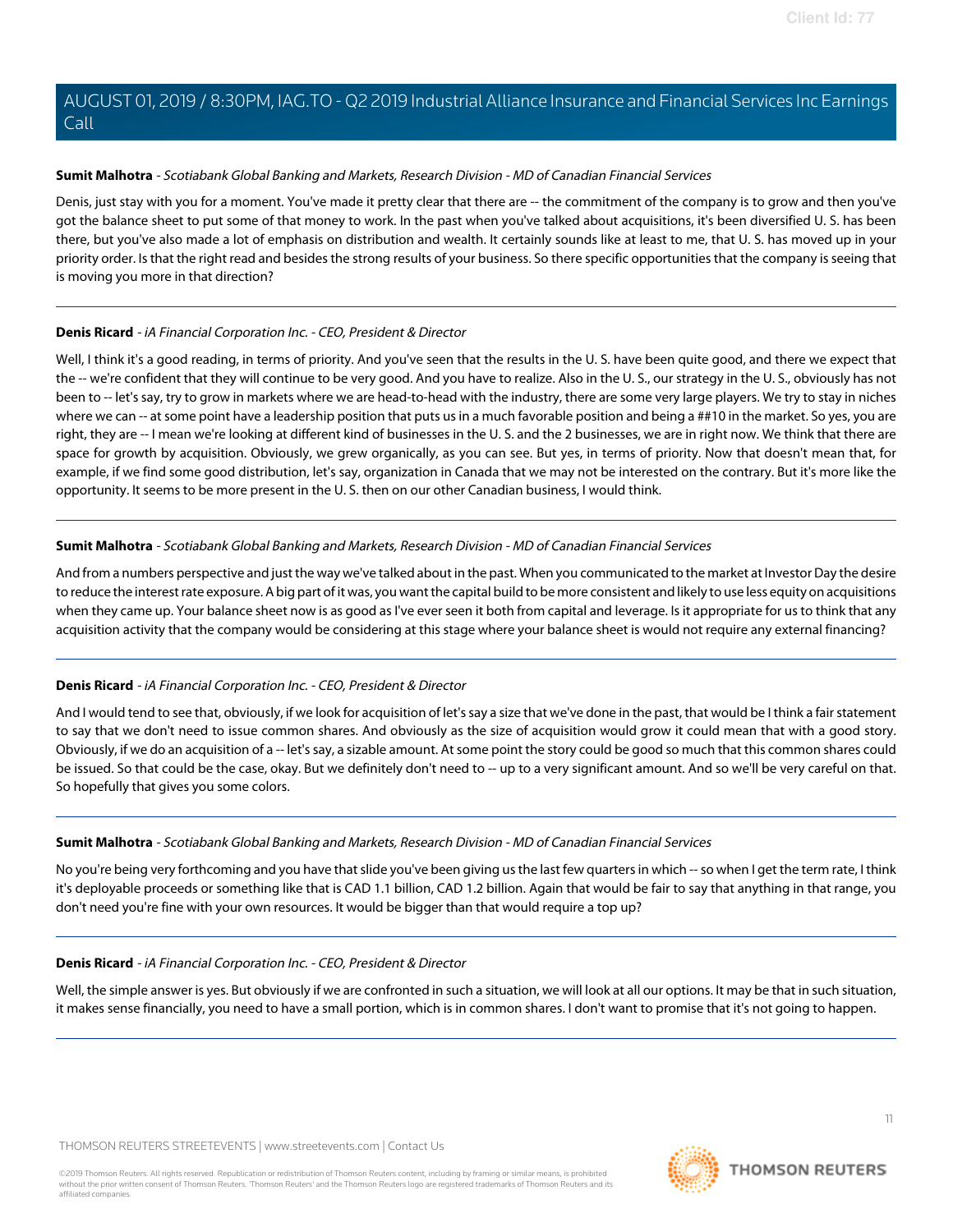## **Sumit Malhotra** - Scotiabank Global Banking and Markets, Research Division - MD of Canadian Financial Services

And last 1 for me back to the actual businesses is for Renee. It's not really specific to IAG, but I think individual insurance sales in Canada have been flatter for the industry. And when I look at your results for last year and a half and we've talked about this, you've been in a pretty specific range. Just kind of -- I don't know if you can judge body language on the phone. But your tone seems to be much more positive and obviously sequentially, the growth was up in Canada. Sorry if I missed some of this before, but there are specific green shoots in the business, you're seeing that, that give you that more positive outlook for where the sales trend in Canada is heading?

## **Renée Laflamme** - iA Financial Corporation Inc. - Executive VP of Individual Insurance, Savings & Retirement

This is Renee speaking. Yes. We're positive. I mean, we have a good momentum. Our strategy with distribution is going well. All distribution channels that we're dealing with we have a good momentum. As I said before, we've had good initiatives in July, that were launched in the market. We do have some other things coming to sustain that momentum. The industry is relatively flat, as you've said. But if you look at our performance year-over-year in Life Insurance and we've been able to sustain the growth. And again, we believe that good momentum will continue.

## **Operator**

<span id="page-11-0"></span>The next question comes from the line of Darko Mihelic with RBC Capital Markets.

# **Darko Mihelic** - RBC Capital Markets, Research Division - Financials Analyst

Most of my questions have been asked and answered, but I just wanted to return one more time back to the optimization of capital. And I just wanted to make sure I was clear on a couple of things. First, Jacques, I think you've mentioned that the way we should be modeling this, we're thinking about this is a CAD 0.03 per share impact, because of a slightly lower return on capital. But and perhaps I'm wrong on this, but if you had moved stocks that we're backing liabilities, why is this affecting the income on capital?

# **Jacques Potvin** - iA Financial Corporation Inc. - Executive VP, CFO & Chief Actuary

It's really not on income on capital, is expected income. So maybe I did not use the right word, but it's really expected income, it's long-term Life Insurance we're speaking about here. So you're totally, right.

# **Darko Mihelic** - RBC Capital Markets, Research Division - Financials Analyst

And then you also decreased your URR sensitivity. Is that in -- as I see it now or should we expect in future quarters to see that a less sensitivity versus -- of the URR?

# **Jacques Potvin** - iA Financial Corporation Inc. - Executive VP, CFO & Chief Actuary

No. We did that transaction actually what happened there is stock -- common stock are not sensitive to interest rate, while derivatives are, so that's why we've got the reduction of our URR sensitivity. So it's a 1 shot. We did the transaction. It's down now within the portion we want to be in.

# **Darko Mihelic** - RBC Capital Markets, Research Division - Financials Analyst

But how did it not result in, if you're removing I guess at the end of the day you're mimicking the stock portfolio, so it doesn't really change the overall expected return of the invested assets. Is that the way I should think of that?

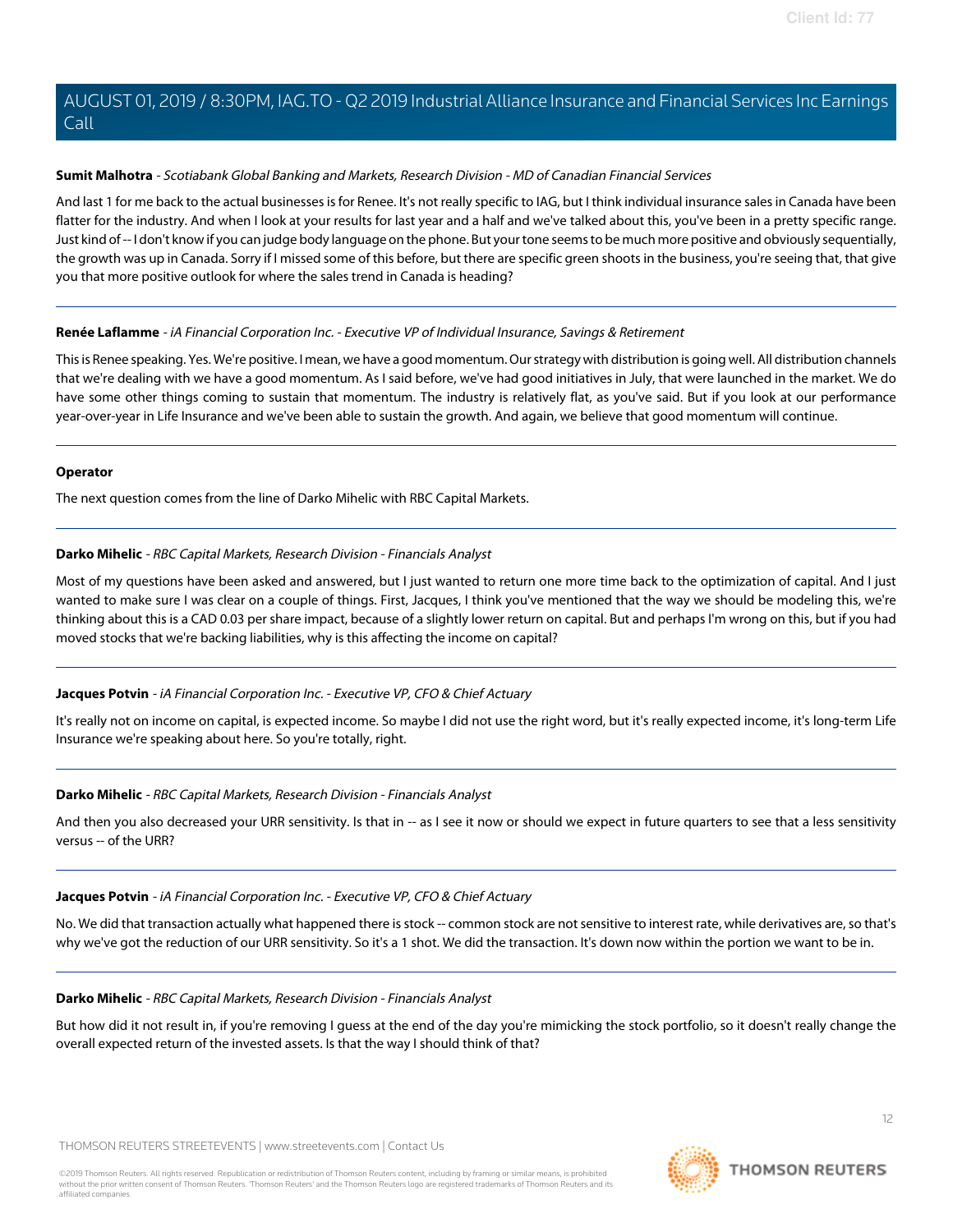#### **Jacques Potvin** - iA Financial Corporation Inc. - Executive VP, CFO & Chief Actuary

No, actually we limited our exposure. So we will get the return within the certain -- within the acceptance range -- within acceptance range. And above are below that range we are not exposed to it. So we've limited both on the upside and on -- and mainly on the downside of the market.

#### **Operator**

The next question from the line of Tom MacKinnon with BMO Capital Markets.

#### **Tom MacKinnon** - BMO Capital Markets Equity Research - MD & Analyst

All asked and answered. No problem. Thanks.

#### **Operator**

(Operator Instructions) There are no further questions at this time. I'll now turn the call back to you. Please continue with the presentation and or closing remarks.

## **Marie-Annick Bonneau** - iA Financial Corporation Inc. - Head of IR

Okay. Denis will come back with key takeaways from the call.

# **Denis Ricard** - iA Financial Corporation Inc. - CEO, President & Director

I just want to a couple of things here that I put a note. We're very pleased with the fact that the individual life insurance sales seems to be on the right direction. You know what, in the past year, we've gone through situations where there has been some blips and we've always been able to come back. So this is certainly a core business for us and we intend to continue to grow for sure. The other thing that I think is worth noted here is the fact that the expected profit on in-force is showing the strength of our business. There are margins there. We are obviously working hard to make it happen. It's doesn't come easily. But when we said to you at the Investor Day that we were having different initiatives to increase the profitability of our in-force, well, there you go. I mean, you have the answer. The cap -- on the capital side, as I've heard in the call, we've never been in such a great situation. So we have the lot of dry powder to grow on the acquisition side. And lastly, the U.S. business, I mean, the U.S. business is fantastic these days. And it's because it's again is the hard work of our people. And we are very confident that the growth will continue. So that's about it. Thank you very much.

#### **Marie-Annick Bonneau** - iA Financial Corporation Inc. - Head of IR

Thank you all for attending today. I just want to remind you that our third quarter 2019 results will be released on Wednesday, November 6 in the morning. And the conference call will be held on the same day at 2:00 PM. I thank you, again. This concludes our call for today.

That does conclude the conference call for today. We thank you for your participation and ask that you please disconnect your line.